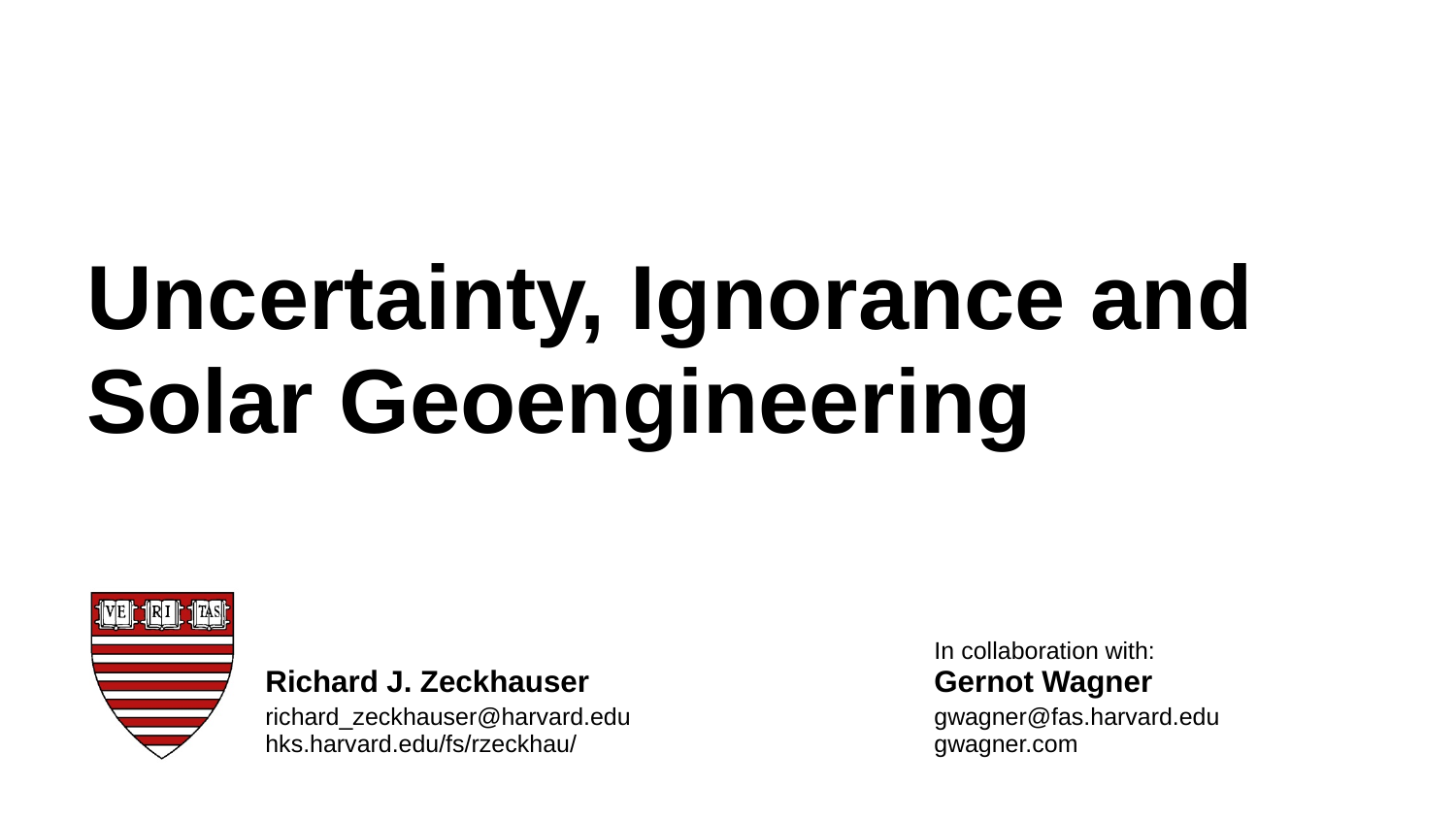"SG is both a hedge against uncertain but potentially catastrophic risks of (or, alternatively, damages from) climate change – and has its own associated risks, known and unknown.

"How can we better understand these uncertainties and incorporate them into useful decision-making processes?"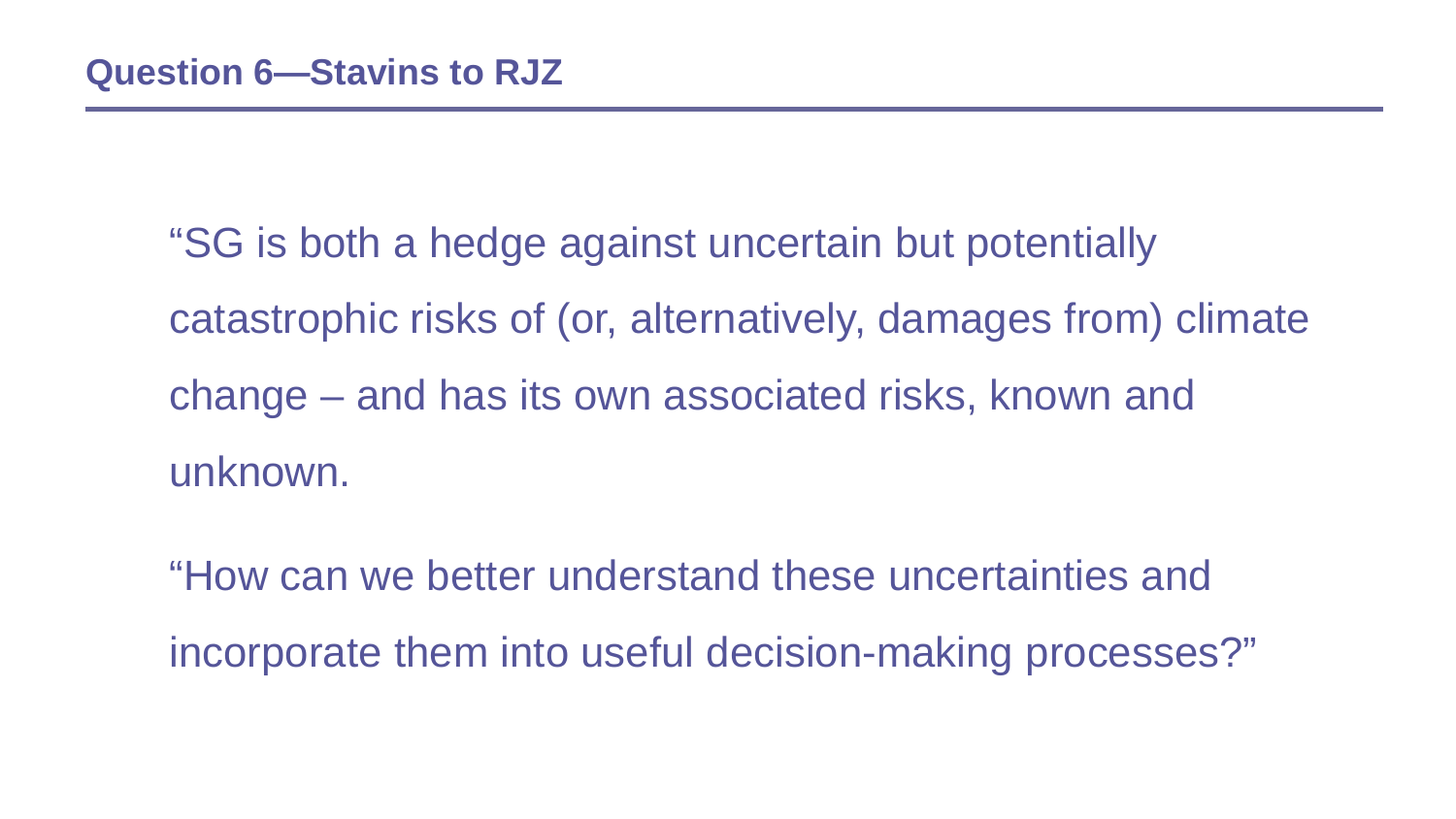# **Risk, uncertainty, and ignorance**

A gambler's perspective



## **Risk**: probabilities of states of the world known

 $\triangleright$  Rolling a 7 with one roll of two dice

**Uncertainty**: probabilities of states of the world unknown

 $\triangleright$  The chance that Ted Cruz will be re-elected

**Ignorance**: Identity of important states of the world is unknown and likely unknowable

**► Arab Spring, gas explosions in** Massachusetts, magic illusion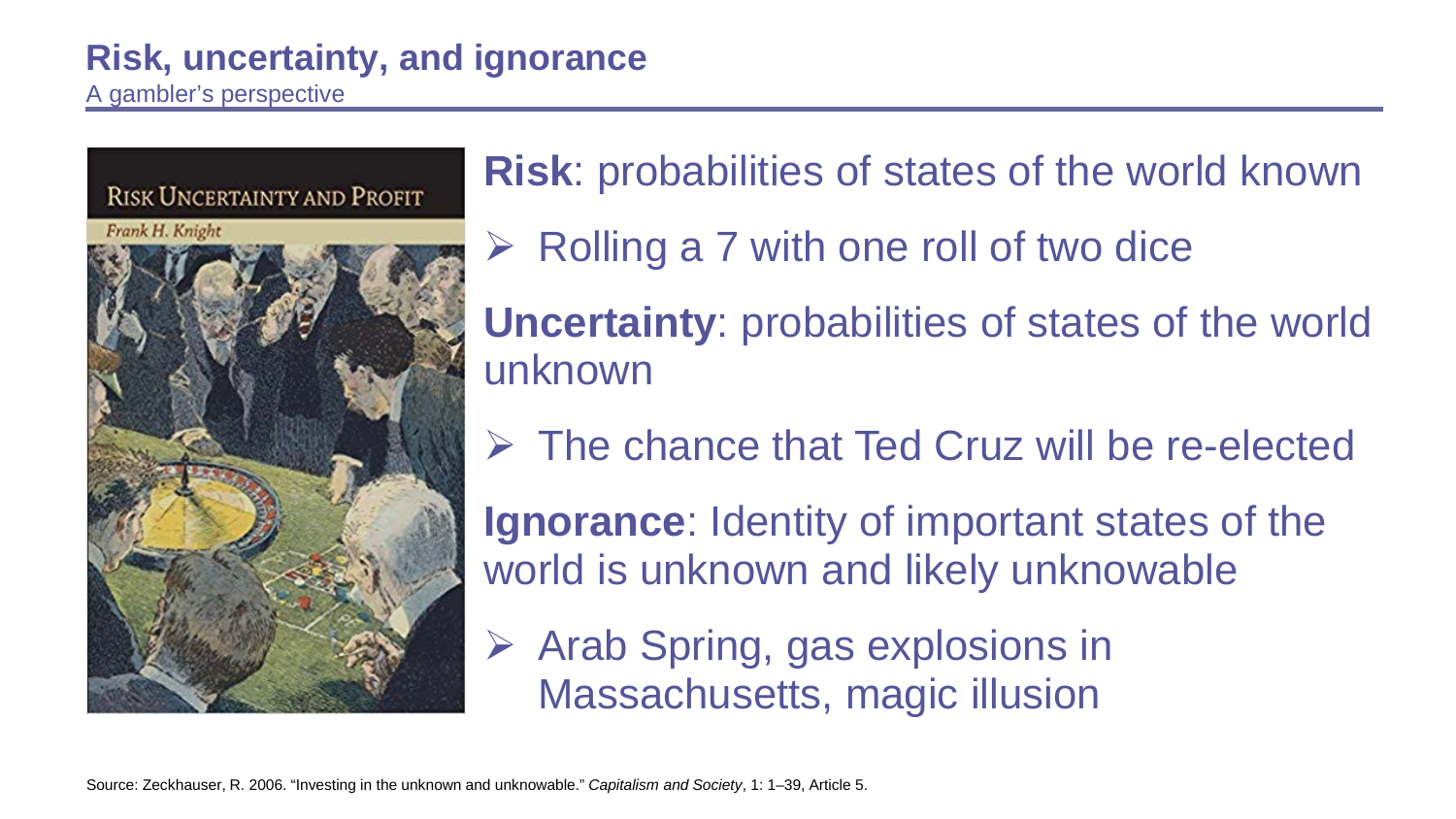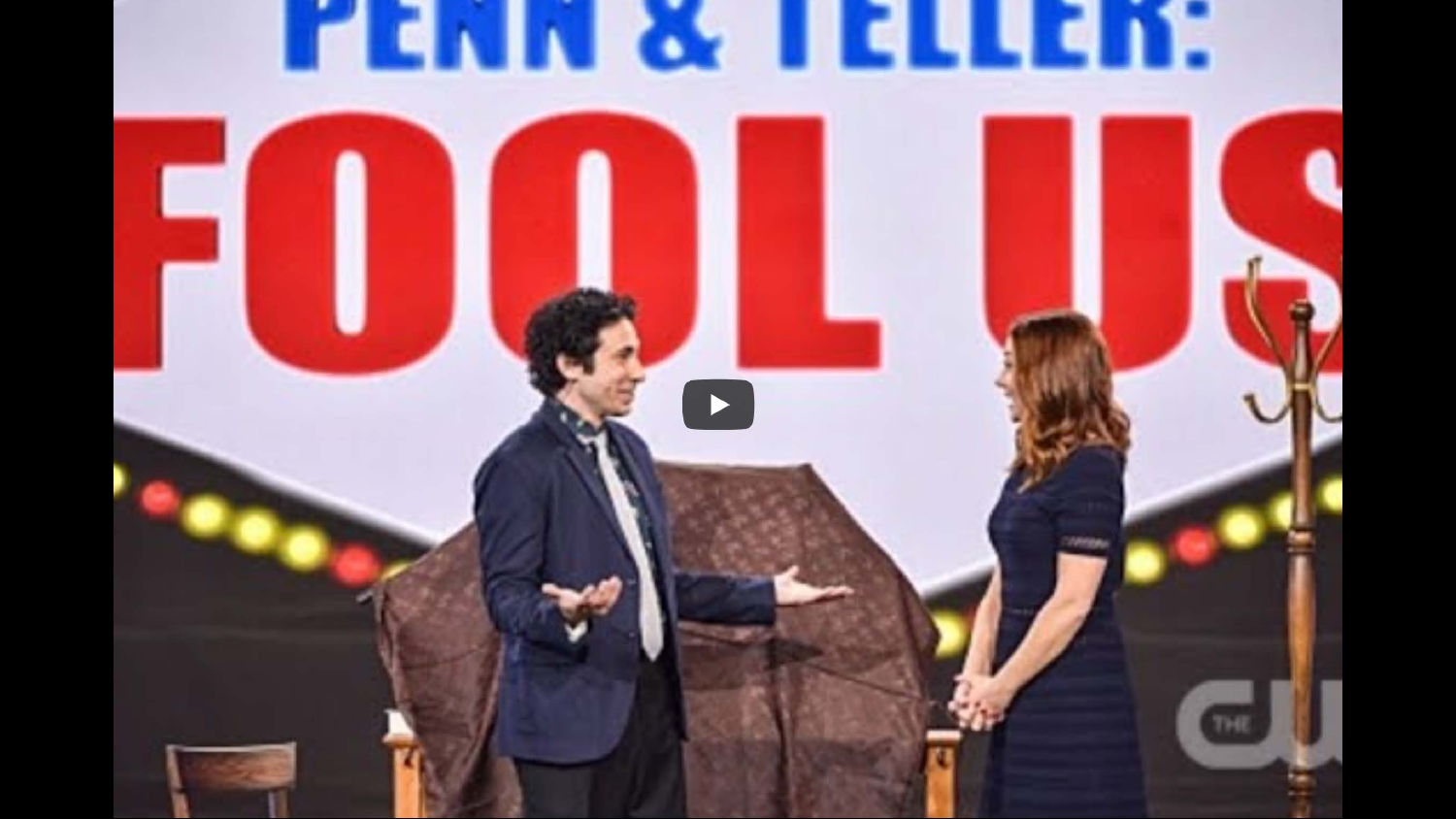Another kind of risk-risk tradeoff scenario

Spouse has bad case of cancer

Should she try to get a bone marrow transplant?

Alternative: high-dose chemotherapy

Her doctors: "We discourage bone marrow transplants. They have a 4% treatment mortality."

You ask: "What is the gain in long-run survival probability?"

Doctors: "Our best guess would be 10%; maybe higher. Of course, it could be lower."

Sally Zeckhauser is alive and well 23 years later.

Errors of omission and commission should be weighted equally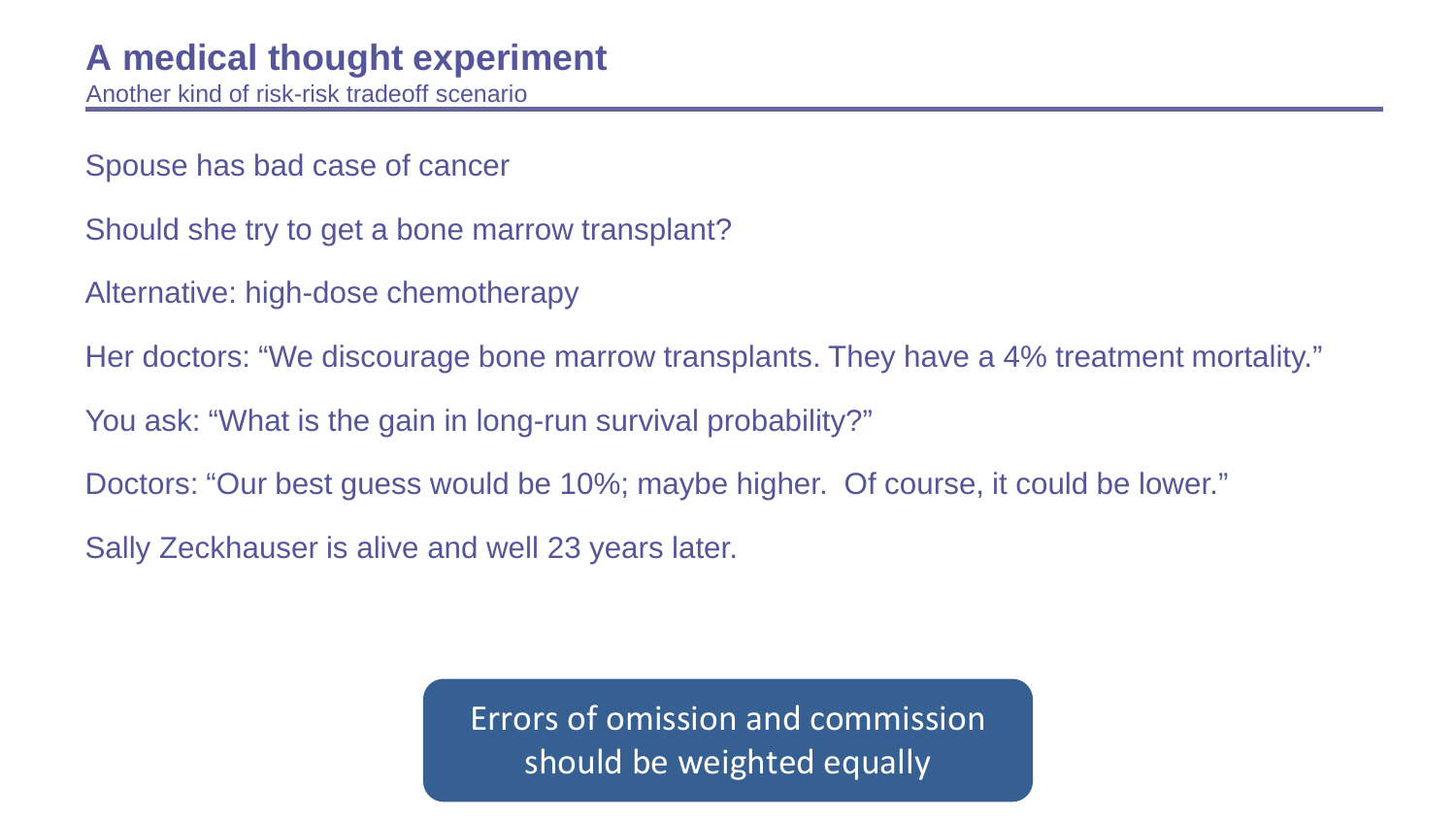## Global average temperatures 1850 to 2017 up ~1°C

Source: Ed Hawkins, *Climate Lab Book*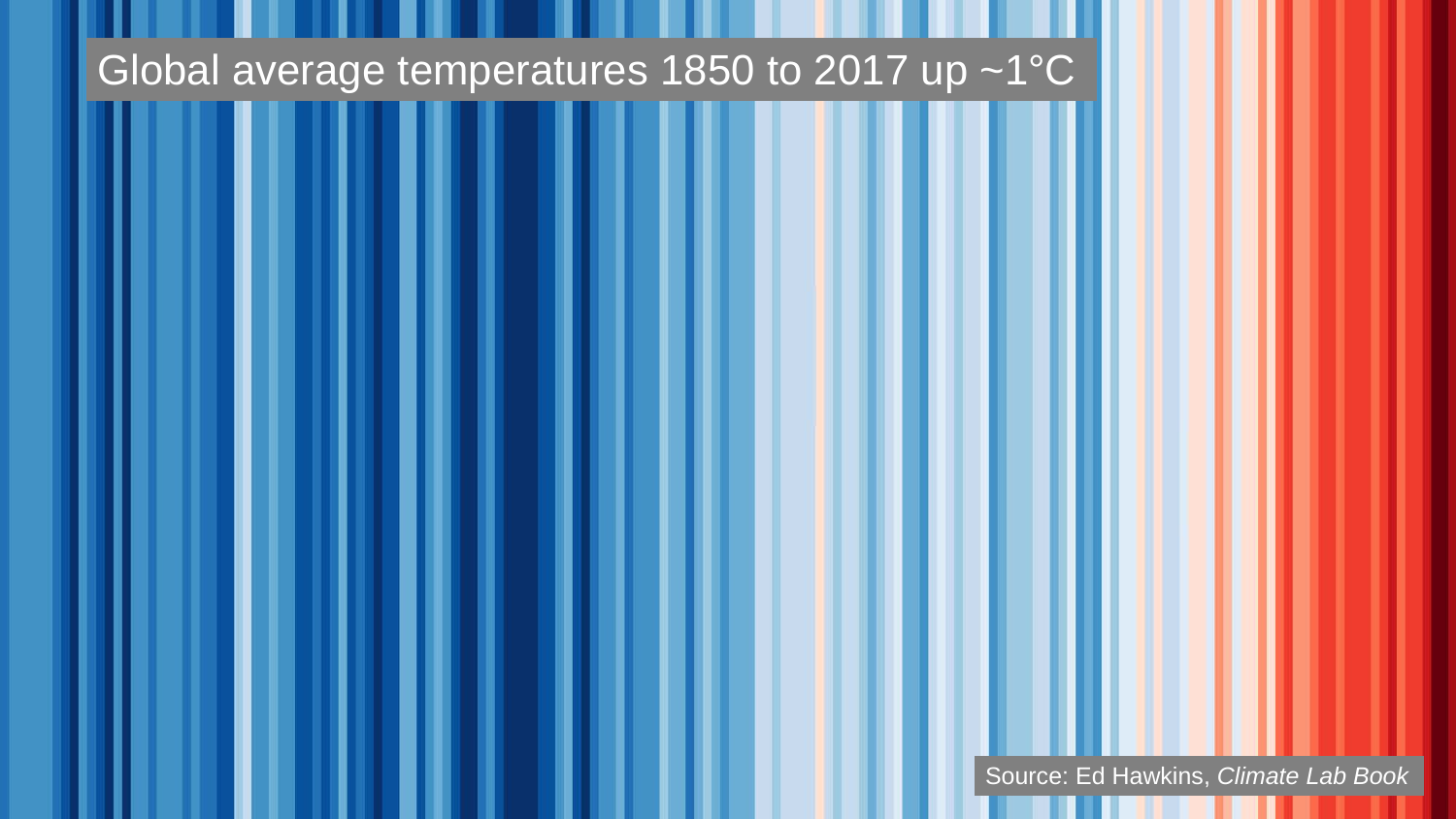$CO<sub>2</sub>$  concentrations increase by  $\sim$ 2ppm/year

They have already passed 410ppm, >50% above 280ppm preindustrial

At +2ppm/yr, they will pass 560ppm, 2x preindustrial  $CO<sub>2</sub>$ , in 75 years

We are "likely" (66%) in a world where  $2xCO<sub>2</sub>$  causes 1.5-4.5°C of warming

So much for averages…

And there's a not-so-small (17%?!) chance of  $2xCO<sub>2</sub>$  leading to  $>>4.5^{\circ}C$ warming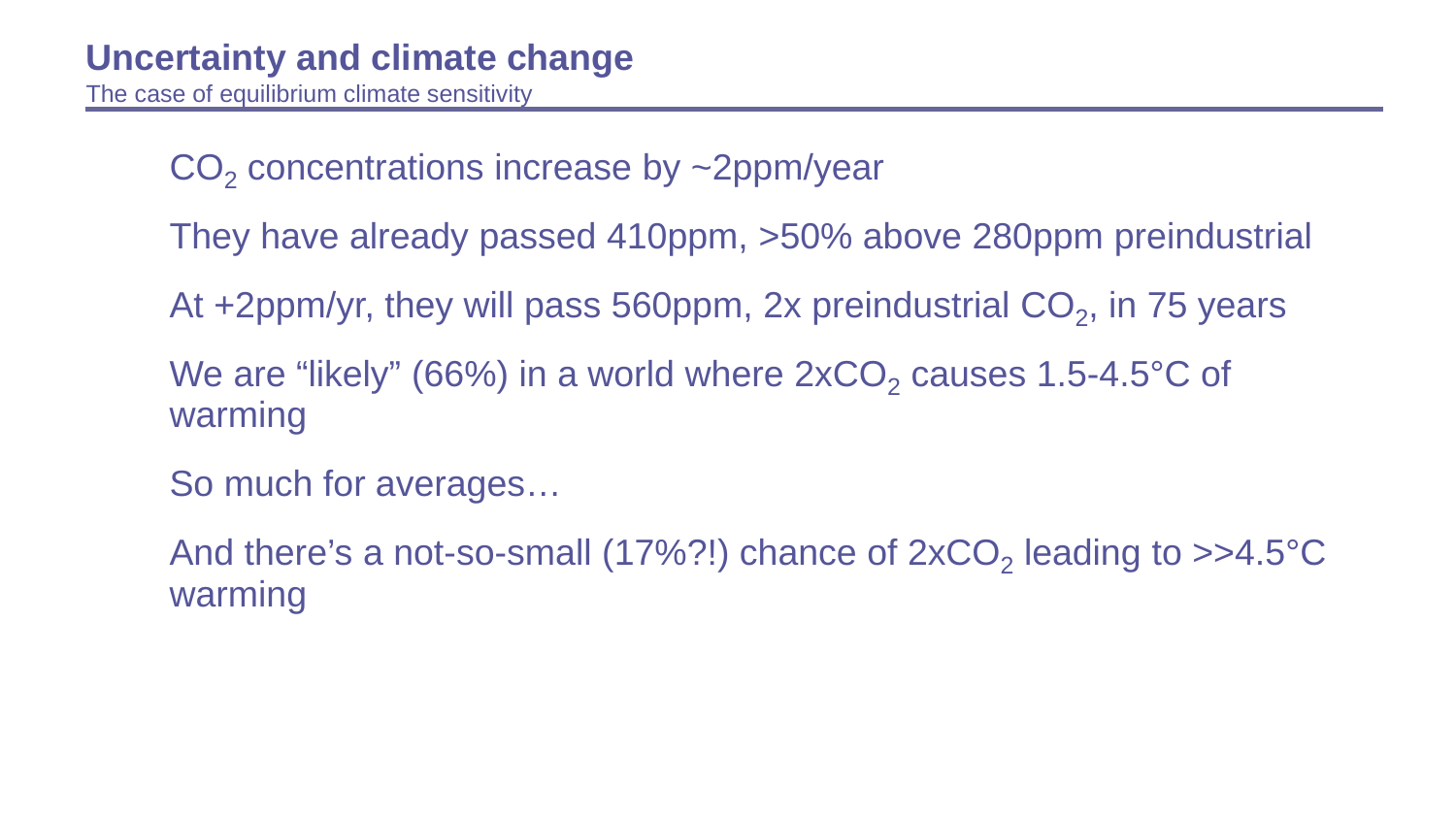#### **Ignorance: Future Consequences of Climate Change?**

Migration as a consequence of climatic extremes



Societal reactions to mass migration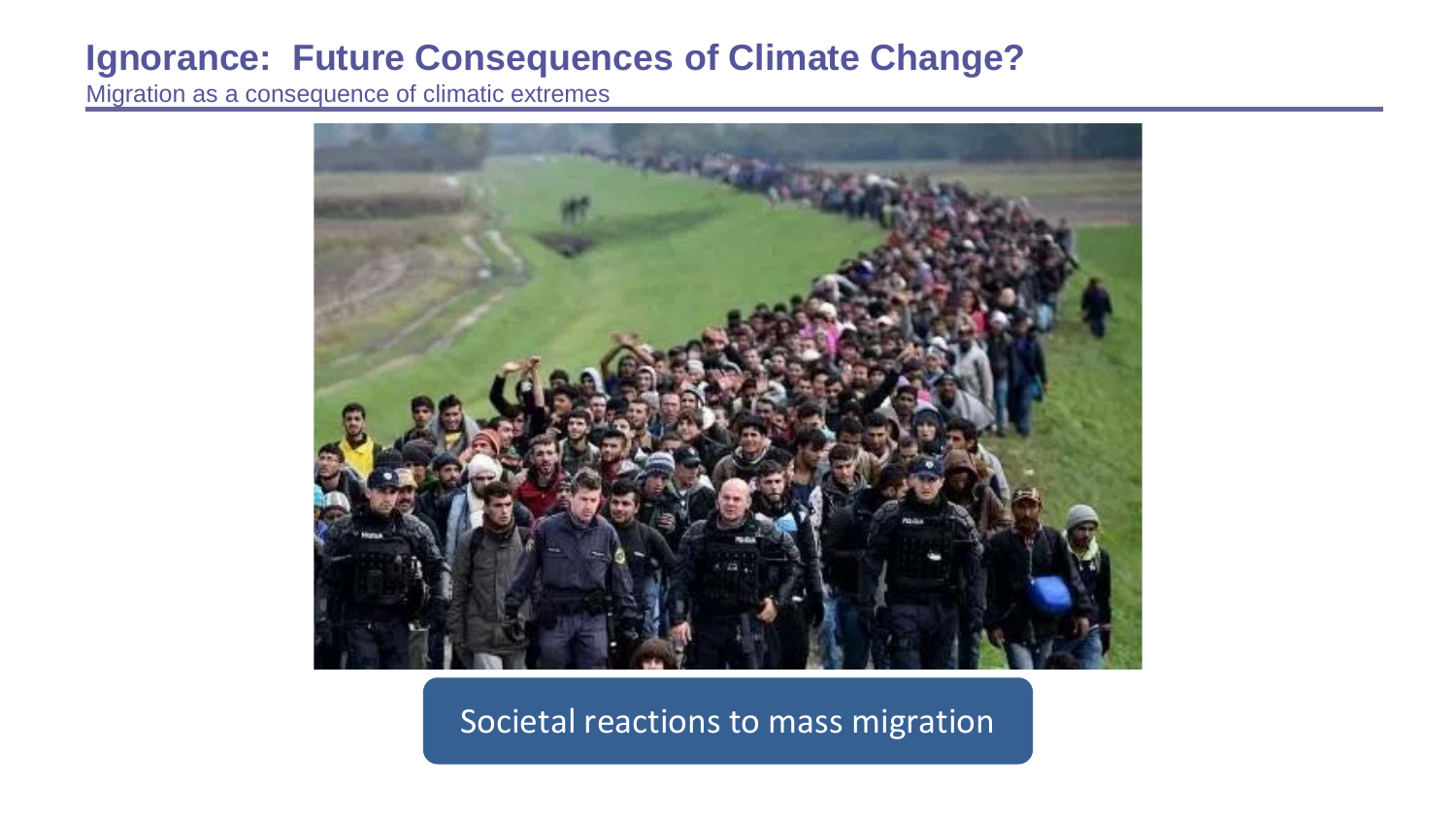Adding aerosols to the stratosphere acts to offset warming almost linearly 100,000 tons of  $SO<sub>2</sub>$  reduces global average temperatures ~0.1 $^{\circ}$ C 200,000t  $SO<sub>2</sub>$  reduce T by  $\sim 0.2$ °C, ...

But what if there's a small (10%?) chance of  $SO<sub>2</sub>$  deployment leading to a planetary catastrophe?

> How does SG uncertainty compare with climate uncertainty?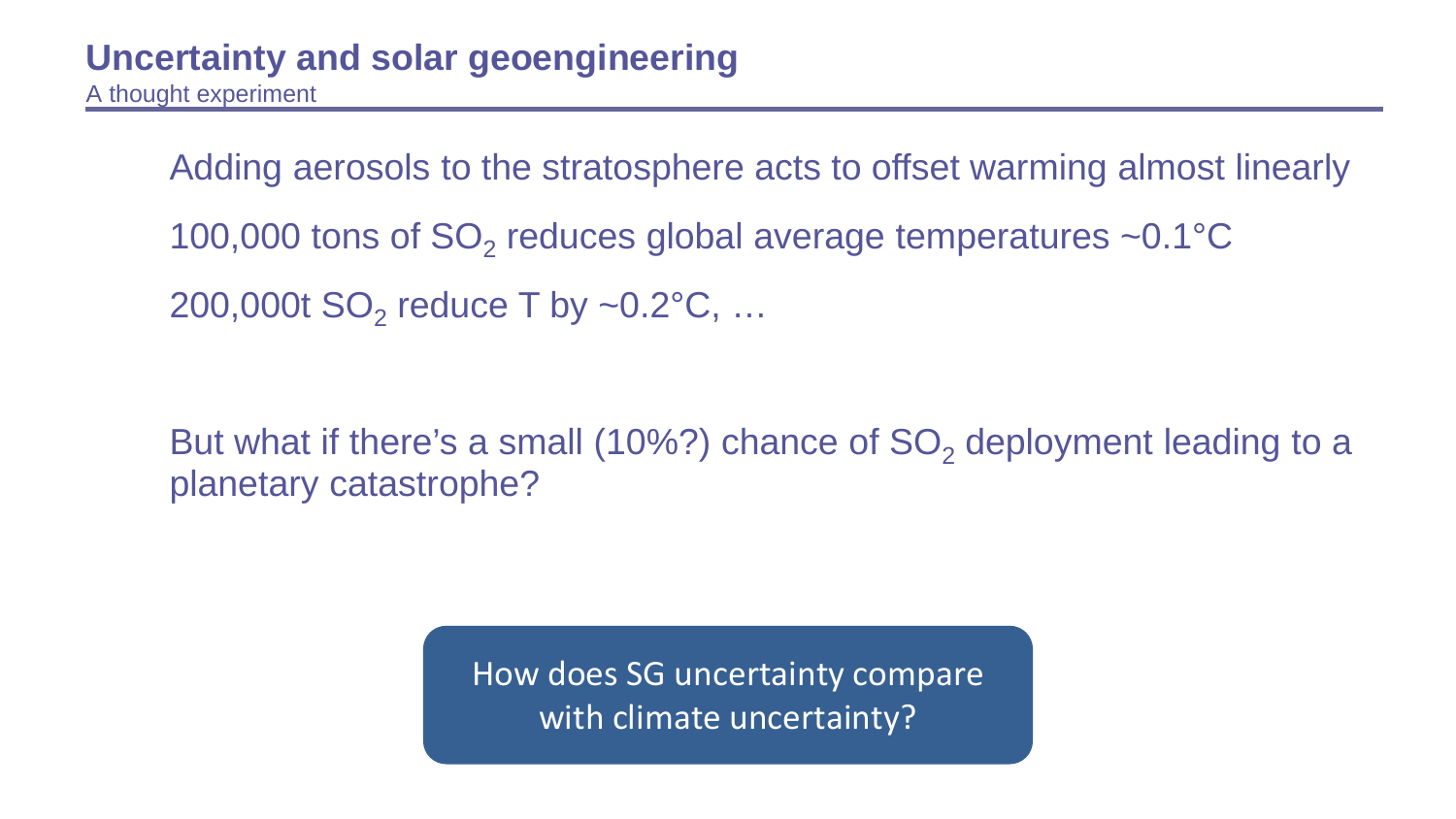Climate change consequences

Solar geoengineering side effects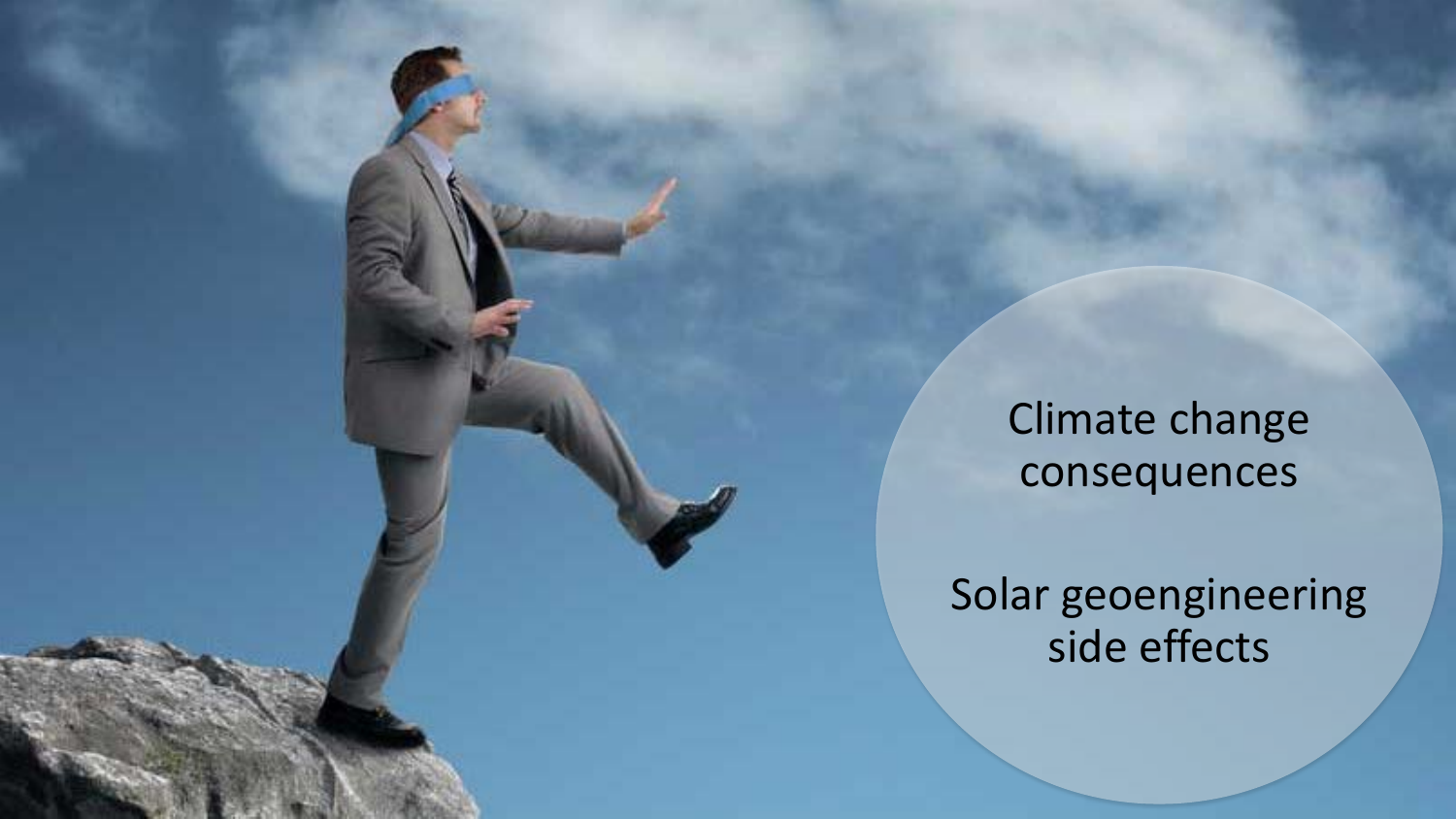

What's the head-spinning, presently unknowable SG consequence?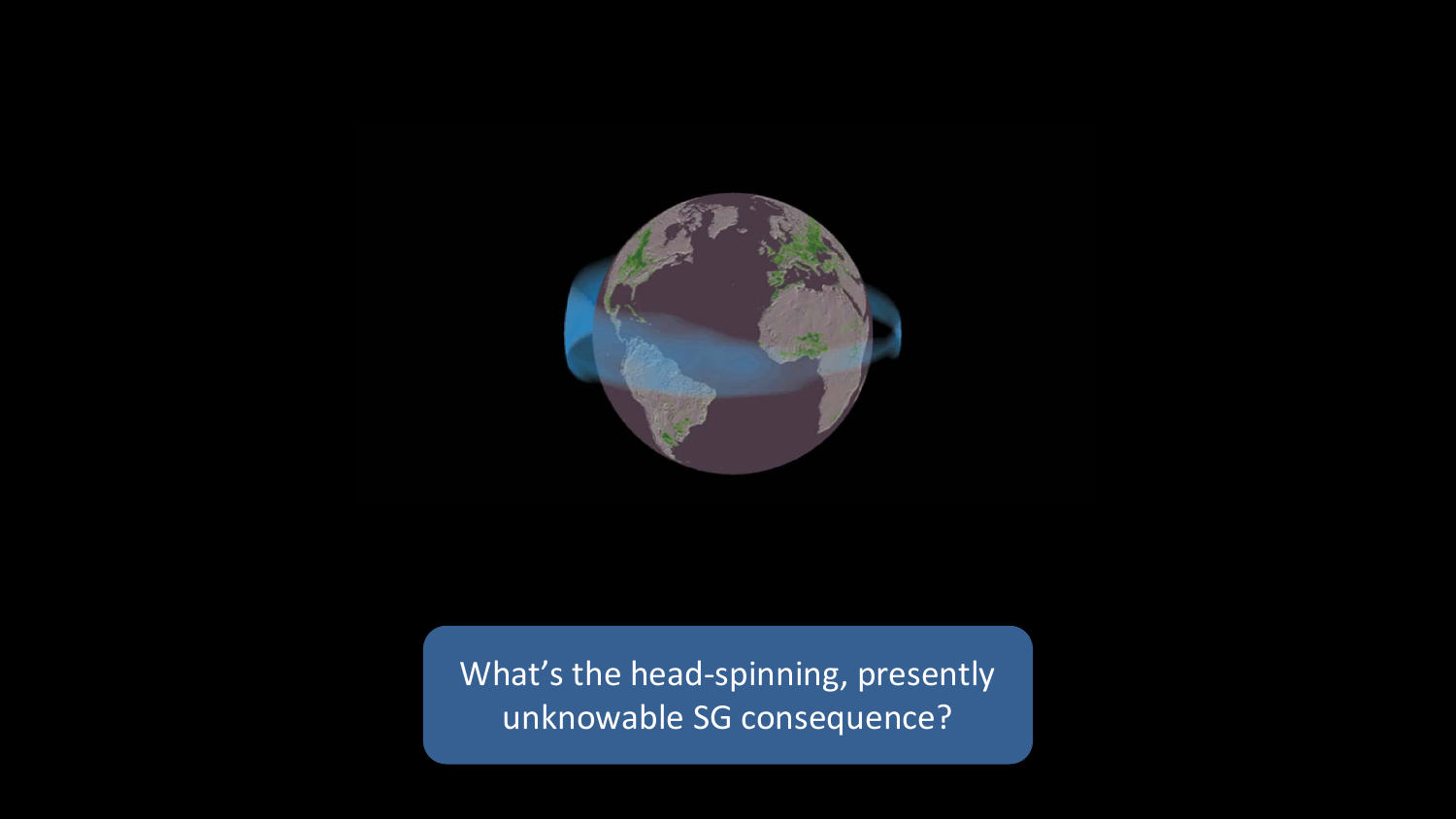### **What's the low-probability, high-consequence way SG could go wrong?**



Prior: SG good for crop yields due to lower temps

2018 *Nature* cover identifies negative effect due to diffuse sunlight from Pinatubo

But *Nature* study is wrong, too; e.g. misses  $CO<sub>2</sub>$ fertilization effect!

> How much of what SG will produce is known, not *yet* known, or simply unknowable?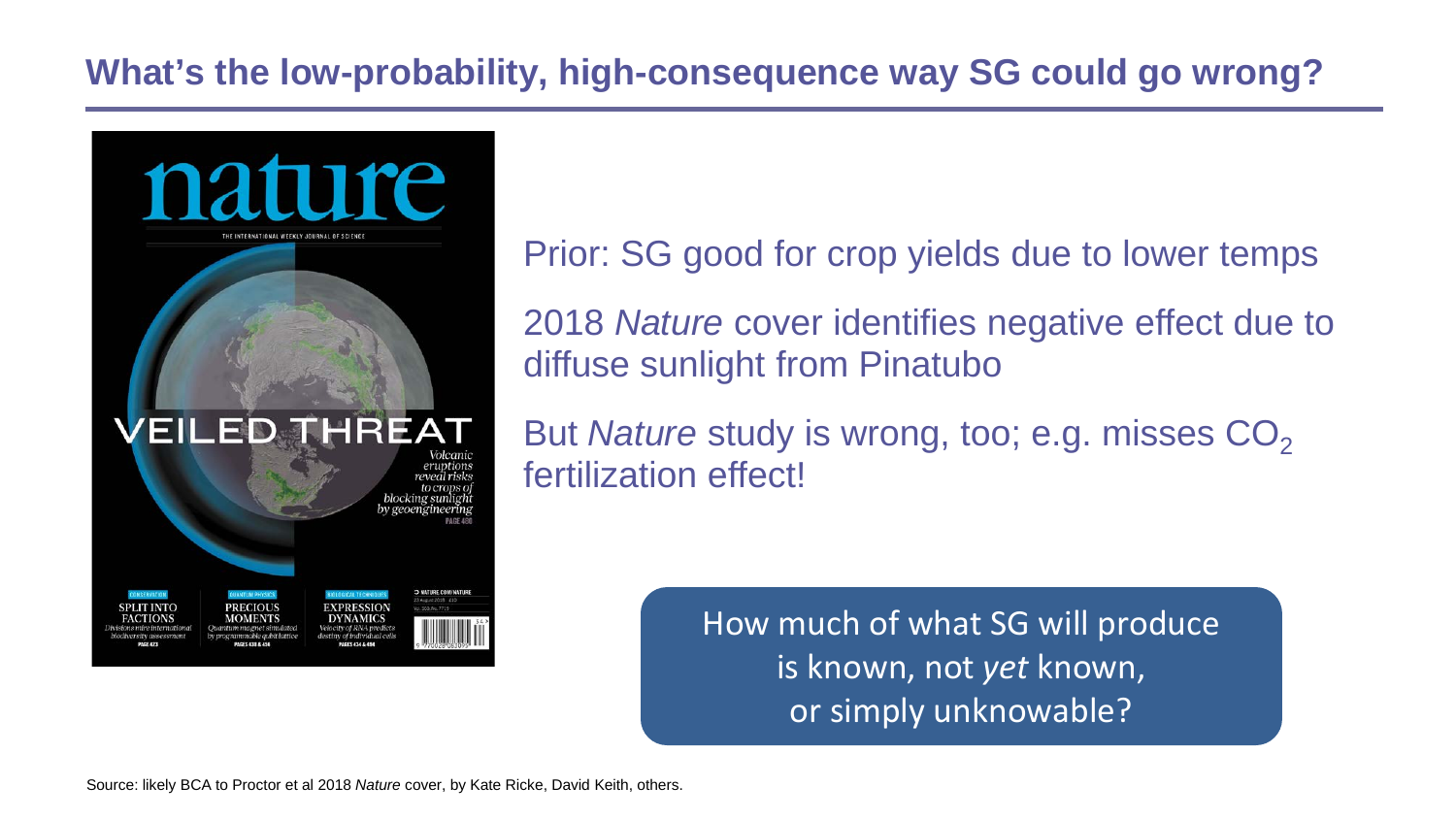There are lots of ways to do levitation.

Penn & Teller assessed and dismissed each possible explanation. They confessed ignorance.

Can we proceed to experiment with SG, even recognizing our ignorance?

That an experiment has unknowable consequences is not a TRUMP card.

It does not automatically say STOP.

Errors of omission and commission should be weighted equally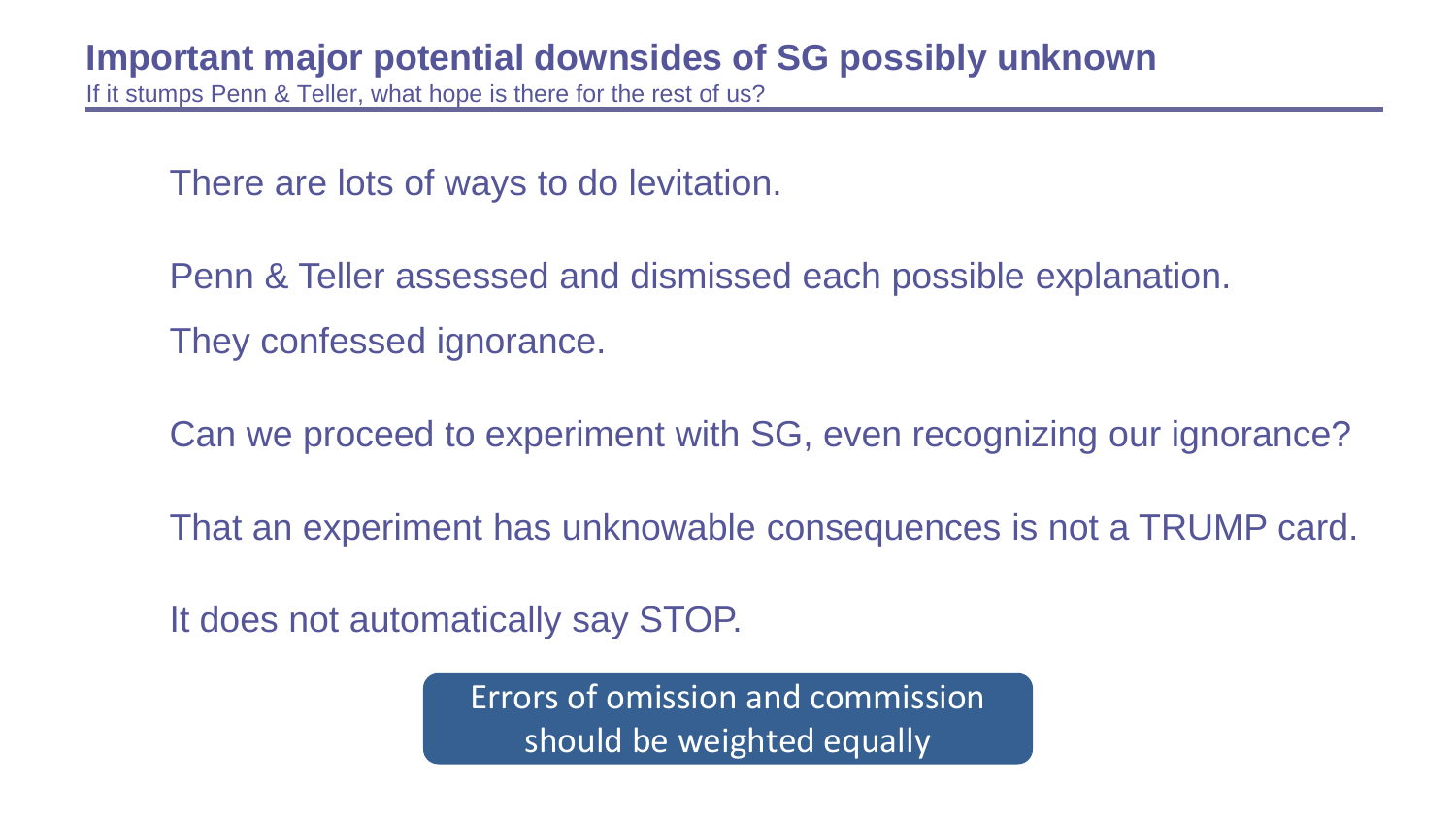We can learn a great deal about it through scientific investigation

However, a "trial run" may be more informative than even intense scientific investigation

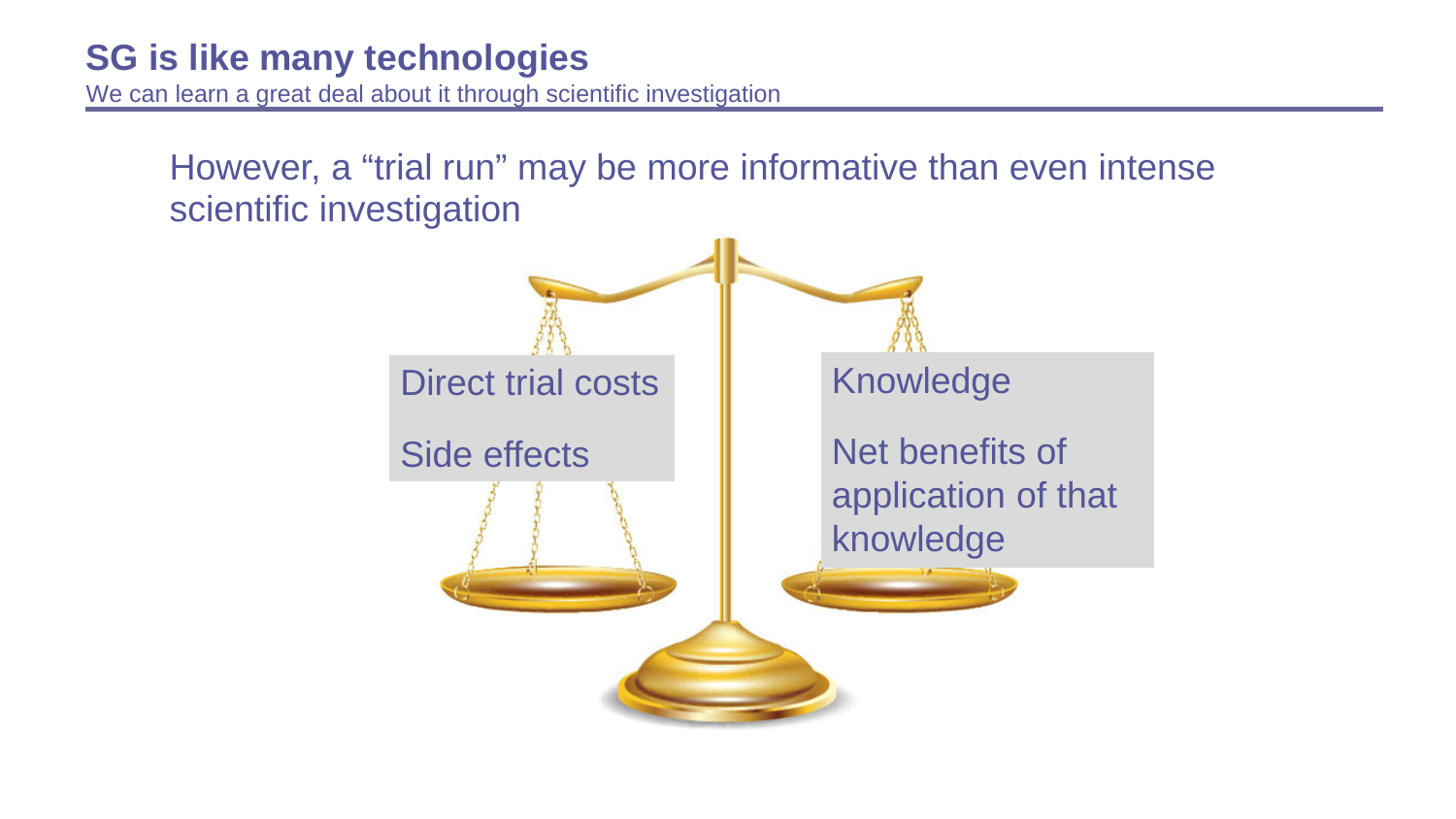#### **Model addressing SG ignorance**

Fuller model under development (possibly joint with Chris Avery)—includes ignorance about climate damages

- 2 periods: one experimental, one implementation
- SG is "fast, cheap, and imperfect"
	- "Fast": Feedback within a period
	- "Cheap": Zero direct costs
	- "Imperfect": Potentially large SG damages  $(SGD)$ , following β-function
- Learning within a period is incomplete, via altering β-function parameters
- SG measured in form of Mt sulfur/year. Sulfate sensitivity  $\xi$  in  $\frac{W}{m^2}$ / <u> T g S</u>
- SG modifies "realized temperature"  $(RT_t = T_t \xi S G)$
- Quadratic climate damages:  $D_t = A RT_t^2 Y_t$
- Objective to minimize expected damages  $E[D_1 + SGD_1 + \delta(RT_2 + SGD_2)]$
- Current simplifying assumptions, relaxed in future work:
	- No mitigation
	- No climate damage uncertainty
	- No risk aversion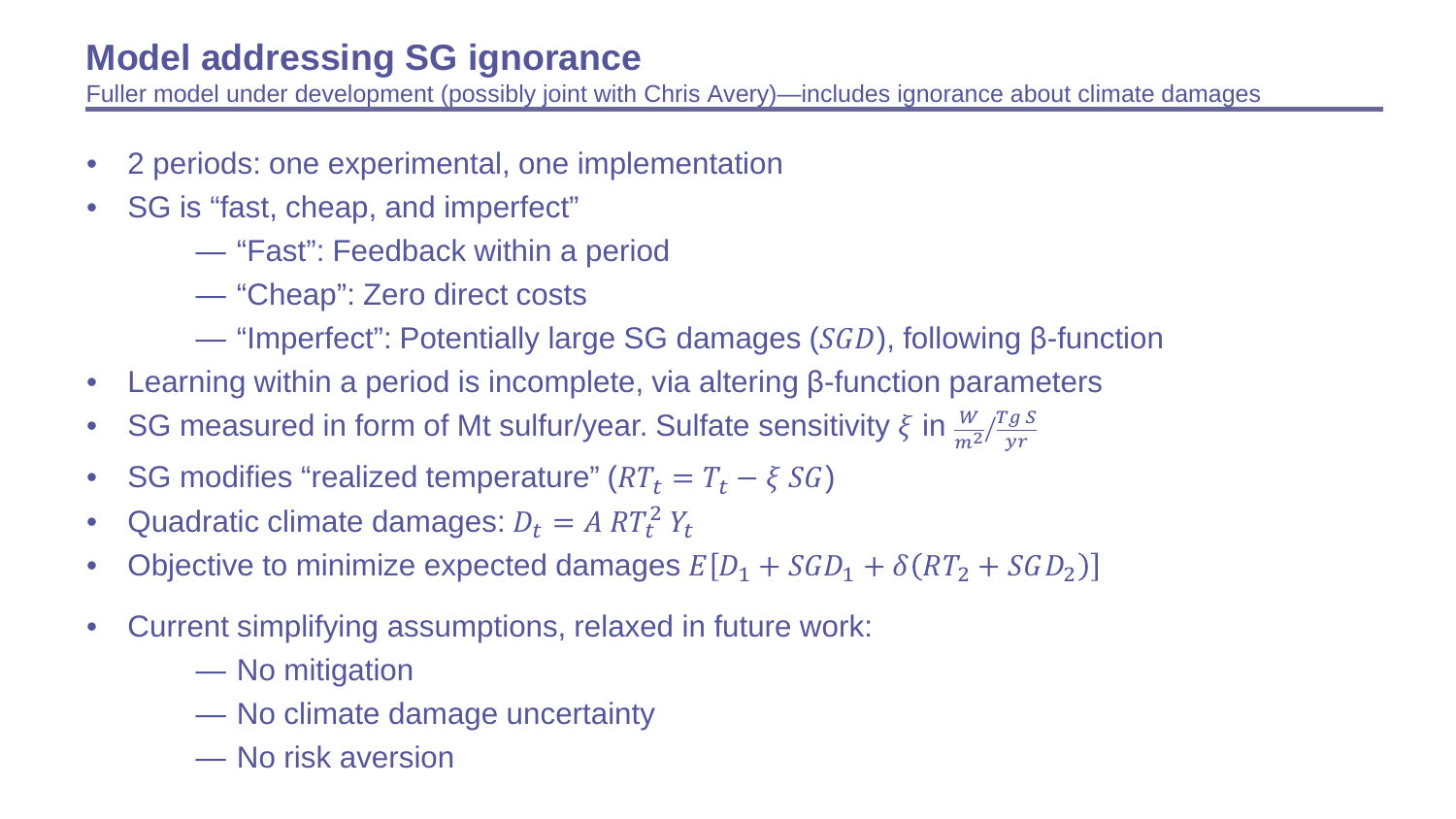#### **Learning about SG damages**

SG damages assumed to follow β-function

- Assume SG damages =  $a b s<sup>k</sup>$ , with b = BetaDistribution( $\alpha, \beta$ )
- Learning represented by changing  $\alpha$  and  $\beta$ .
- Objective: (1) Pick  $s_1$ ; (2) Pick  $s_2$  contingent on first-period outcome to minimize expected damages  $E[D_1 + SGD_1 + \delta(RT_2 + SGD_2)]$
- E.g.:  $a = .001$ ,  $k = \frac{3}{2}$ 2



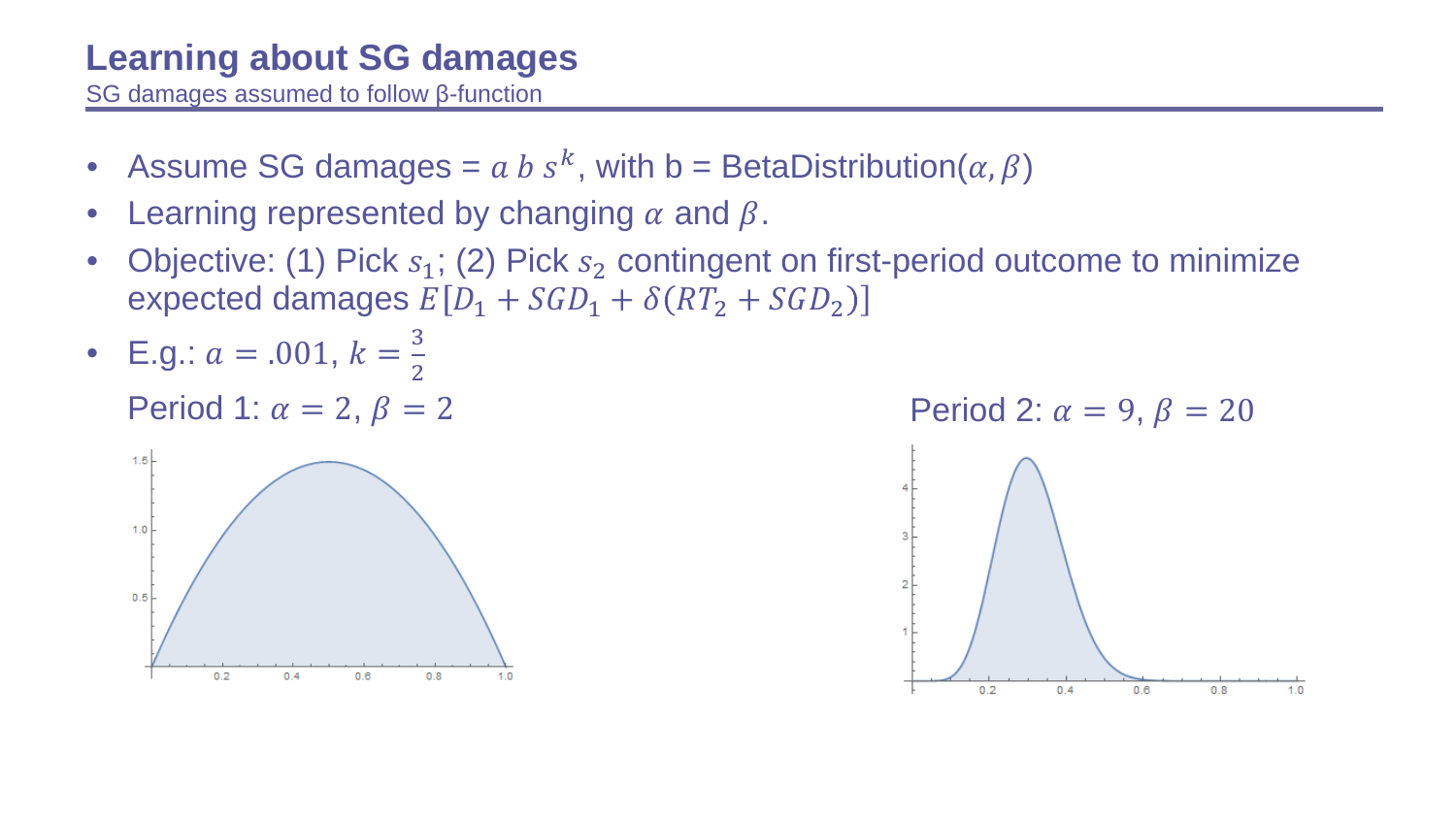#### **Summary of results** Version 0.1

- Greater SG risk, lower  $s_1$
- Greater assumed knowledge, lower  $s_1$
- Longer  $s_2$  period, greater  $s_1$
- $s<sub>2</sub>$  grows with GNP in period 2
- Results intuitive
- Value of exercise: getting thinking straight about value of testing ("Optimal tasting©")

Next model steps:

- Incorporate learning about climate damages
- Incorporate mitigation expenditures
- Add risk aversion
- HARD: Realistic uncertainty parameter values